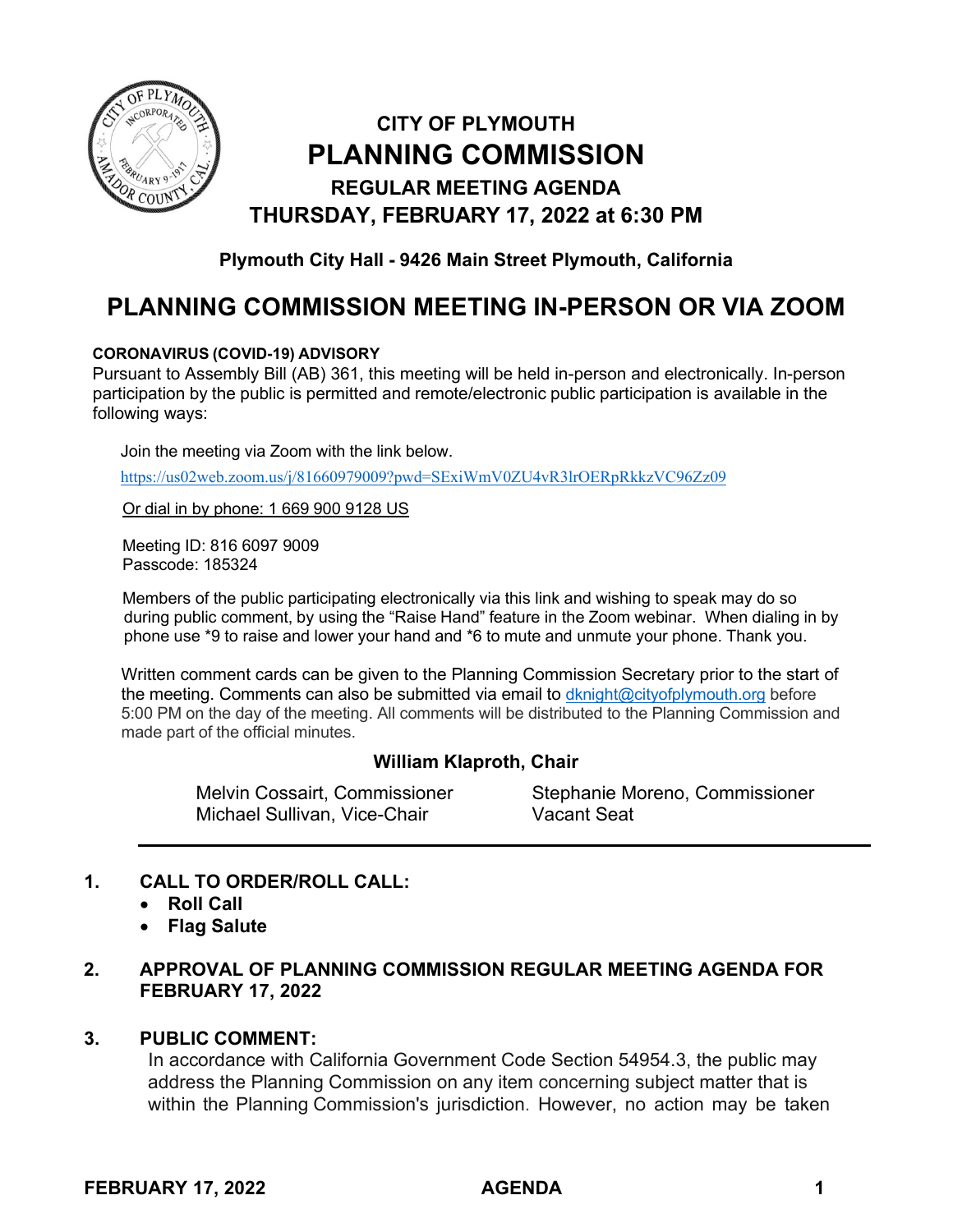on items not posted on the agenda, other than to briefly respond, refer to staff, or to direct that an item be placed on a future agenda.

#### **4. PRESENTATIONS:**

None

#### **5. CONSENT CALENDAR ITEMS:**

All matters listed under the Consent Calendar are to be considered routine and will be enacted by one motion. If discussion is required, that particular item will be removed from the consent calendar and will be considered separately.

# **5.1 APPROVAL OF PLANNING COMMISSION REGULAR MEETING AGENDA MINUTES OF JANUARY 20, 2021**

#### **6. PUBLIC HEARINGS:**

**6.1 ADOPT RESOLUTION 2022-02 OF THE PLANNING COMMISSION OF THE CITY OF PLYMOUTH RECOMMENDING THE CITY COUNCIL APPROVE AMENDING THE GENERAL PLAN LAND USE DESIGNATION AND REZONE PROPERTIES LOCATED AT 18725 HIGHWAY 49 (APN 010-062-001 AND 010-062-002)**

> **RECOMMENDATION:** Hold Public Hearing, receive public testimony, review, discuss, and Adopt Resolution 2022-02

#### **7. UNFINISHED BUSINESS**

None

**8. NEW BUSINESS**

None

# **9. REPORTS**

- Commission
- Chairperson
- Planning Director
- City Staff

# **10. ADJOURNMENT**

The next regularly scheduled Planning Commission Meeting date is March 3, 2022. The meeting will begin at 6:30 PM.